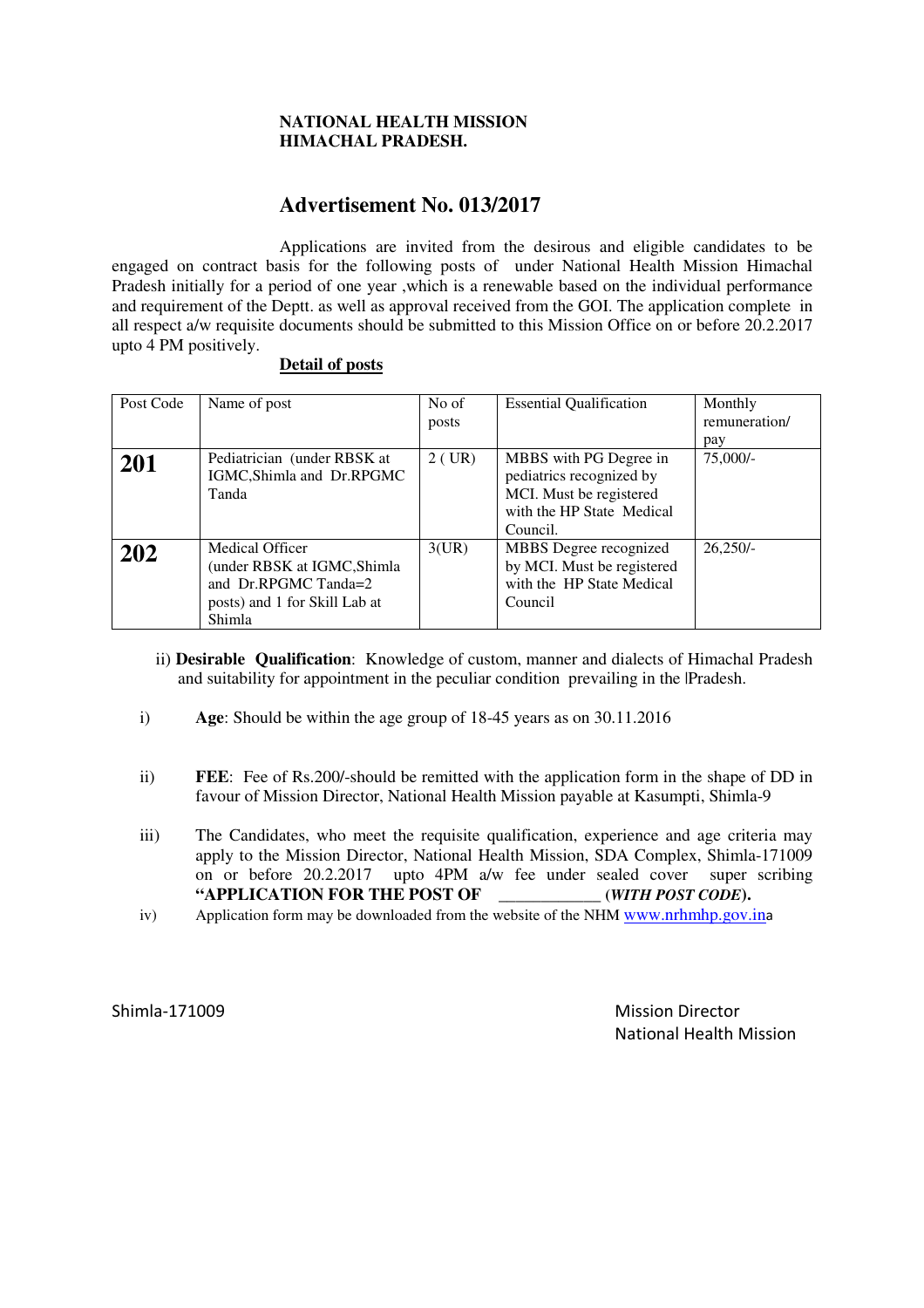# Advertisement No13/2017

# NATIONAL HEALTH MISSION, HP,SHIMLA-9

# APPLICATION FORM FOR THE POST OF..................... HIMACHAL PRADESH. (Post Code…………. )

 $\overline{\phantom{0}}$ 

 $\blacksquare$ 

|               |                      |                                                                                                          |                             |                             | Recent passport size<br>self attested<br>photograph of<br>candidate |
|---------------|----------------------|----------------------------------------------------------------------------------------------------------|-----------------------------|-----------------------------|---------------------------------------------------------------------|
|               |                      | <b>PERSONAL INFORMATION</b>                                                                              |                             |                             |                                                                     |
|               |                      |                                                                                                          | (Please underline surname)  |                             |                                                                     |
|               |                      |                                                                                                          |                             |                             |                                                                     |
|               |                      |                                                                                                          |                             |                             |                                                                     |
|               |                      |                                                                                                          |                             |                             |                                                                     |
|               | 4.I am a (tick one): | $\Box$ Indian Citizen with valid Himachal domicile $\Box$ Indian Citizen without valid Himachal domicile |                             |                             |                                                                     |
| $\Box$ others |                      |                                                                                                          |                             |                             |                                                                     |
| 5.Sex :       |                      |                                                                                                          | $\Box$ Male $\Box$ Female   |                             |                                                                     |
|               |                      | 6. Marital Status : □ Married □ Single                                                                   |                             |                             |                                                                     |
|               |                      |                                                                                                          |                             |                             |                                                                     |
|               |                      | 8. Address for Correspondence:                                                                           |                             |                             |                                                                     |
|               |                      |                                                                                                          |                             |                             |                                                                     |
|               |                      |                                                                                                          |                             |                             |                                                                     |
| 9.Category:   |                      | $\overline{\phantom{a}}$                                                                                 |                             |                             |                                                                     |
|               |                      | 10 ACADEMIC QUALIFICATIONS (Matric and above)                                                            |                             |                             |                                                                     |
| From          | <b>Date</b><br>To    | Schools/Institutions<br><b>Attended</b>                                                                  | Affiliation/<br>Recognition | Qualification<br>s Obtained | Percentage<br>(aggregate)/Grade                                     |
|               |                      |                                                                                                          |                             |                             |                                                                     |
|               |                      |                                                                                                          |                             |                             |                                                                     |